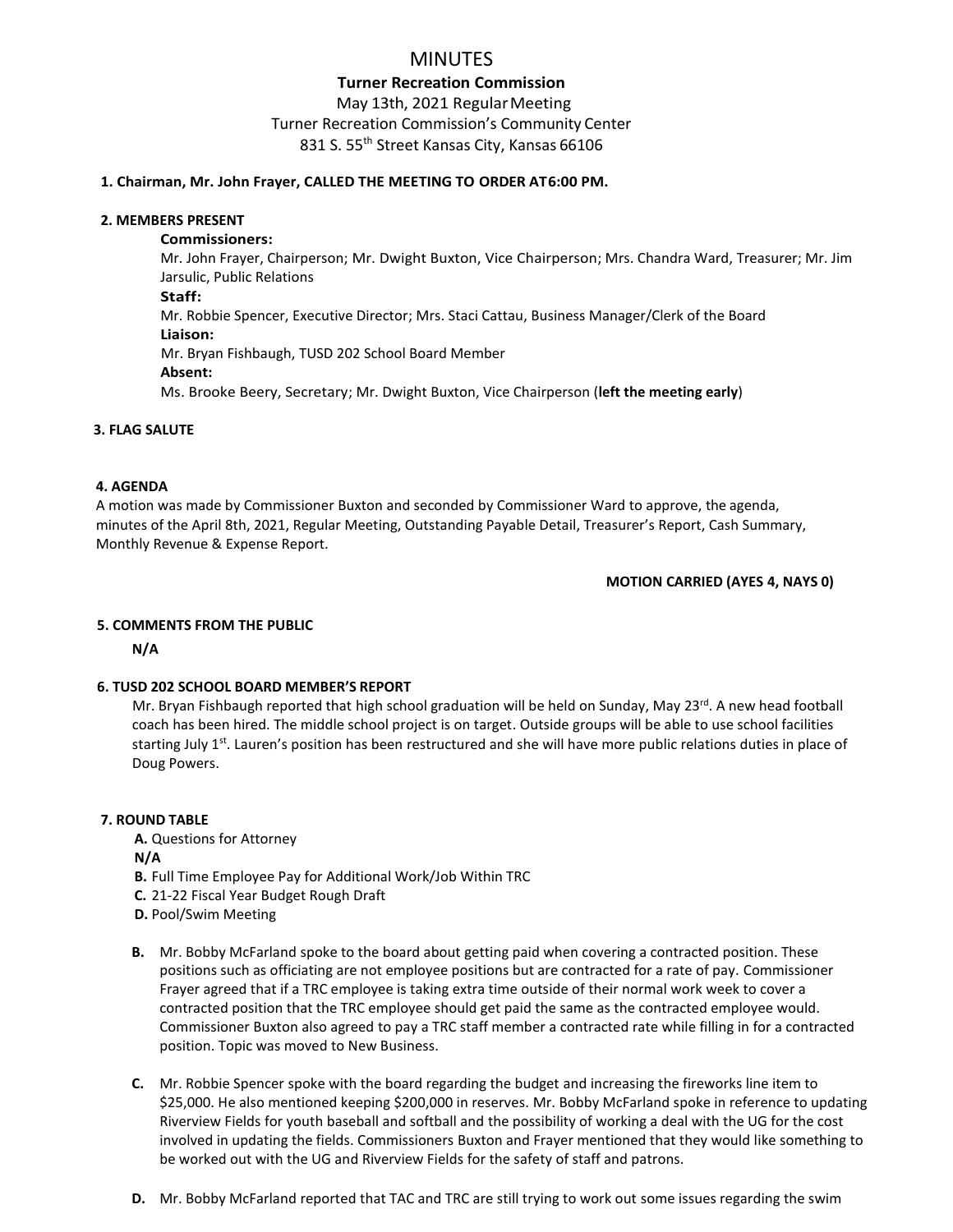instructor and Ed who manages the pool facility. They are trying to stay in compliance with the MOKAN league and parent participation without being able to host meets due to COVID regulations. Another meeting is set to be held to determine if the swim instructor still wants involvement with TAC and TRC due to different restrictions.

#### **8. New Business:**

**A.** Approve Full Time Lead Custodial Maintenance Position

**B.** Approve Contracted Work Outside of TRC Job Description for Full Time Employees

**A.** A motion by Commissioner Ward and seconded by Commissioner Jarsulic to approve the Full Time Lead Custodial Maintenance Position.

**Motion Carried (Ayes 3, Nays 0)**

**B.** A motion by Commissioner Jarsulic and seconded by Commissioner Ward to approve the Contracted Work Outside of TRC Job Description for Full Time Employees.

#### **Motion Carried (Ayes 3, Nays 0)**

#### **Executive Director's Q&A:** (Robbie Spencer)

 Mr. Robbie Spencer mentioned that he will be opening the building up again on Saturdays for the fitness center and boxing. He will also be opening up the HUB for small group activities in the near future as well.

#### **Board member Round table:**

**John Frayer**: N/A **Dwight Buxton**: N/A **Brooke Beery**: N/A **Chandra Ward**: Mentioned that TCC is funding employment for 15-18 years old for businesses that need summer help.

**Jim Jarsulic**: Mentioned that the garden is in full swing. They are looking for some weekend help and looking to have two regular vendors for their Saturday market.

#### **Executive Session:**

 Consideration of and vote to approve a proposed executive session as stated for one or more of the following purposes to discuss personnel matters of non-elected personnel to protect the privacy interests of the individual(s) to be discussed, to discuss confidential financial data or trade secrets business, to protect the interests of the business to be discussed, for consideration with our attorney-client privilege, to protect the privilege and the board's position in (litigation, potential litigation, administrative proceedings, etc.) to discuss negotiations, to protect the public interest in negotiation a fair and equitable contract, to have preliminary discussions about the acquisition of real property, to protect the public interest in obtaining property at a fair price to discuss matters affecting a student and that we enter into CLOSED SESSION at\_7:11\_\_\_ PM and return to OPEN SESSION at 7:28 PM.

 A motion was made by Commissioner Ward and seconded by Commissioner Jarsulic to extend to the Executive Session and invite Mr. Robbie Spencer.

**Motion Carries (Ayes 3, Nays 0)**

#### **Recommendations:**

 A motion was made by Commissioner Ward and seconded by Commissioner Jarsulic to approve personnel resignation's, termination's, reassignments, salary adjustments, employment, and development.

**Motion Carries (Ayes 3, Nays 0)**

 **Announcements: N/A**

#### **Adjournment:** \*Motion Required

A motion was made by Commissioner Ward and seconded by Commissioner Jarsulic to adjourn the Thursday, May 13th, 2021 meeting at 7:31 PM.